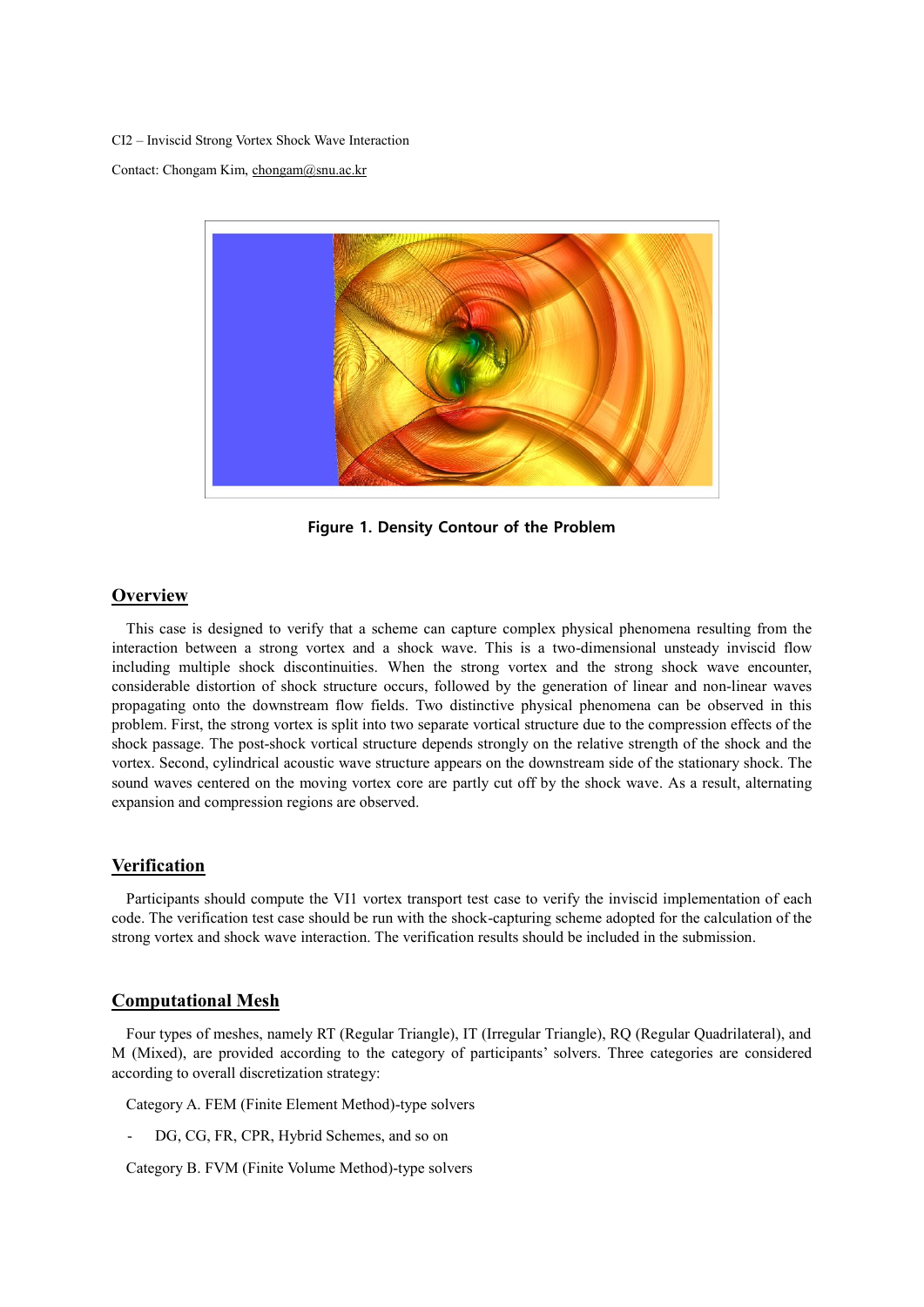Category C. FDM (Finite Difference Method)-type solvers

Each category uses a different set of meshes. Each mesh is named after its type and the reciprocal of its mesh size. The set of meshes for each category is provided as follows.

Category A. FEM-type solvers

- . RT (Regular Triangle): RT50, RT100, RT150, RT200, RT250 and RT300
- . IT (Irregular Triangle): IT50, IT100, IT150, IT200, IT250 and IT300
- . RQ (Regular Quadrilateral): RQ50, RQ100, RQ150, RQ200, RQ250 and RQ300
- . M (Mixed): M50, M100, M150, M200, M250 and M300

Category B. FVM-type solvers

- . RT (Regular Triangle): RT50, RT100, RT200, RT300, RT400 and RT500
- . IT (Irregular Triangle): IT50, IT100, IT200, IT300, IT400 and IT500
- . RQ (Regular Quadrilateral): RQ50, RQ100, RQ200, RQ300, RQ400 and RQ500
- . M (Mixed): M50, M100, M200, M300, M400 and M500

Category C. FDM-type solvers

. RQ (Regular Quadrilateral): RQ50, RQ100, RQ200, RQ300, RQ400 and RQ500

All types of meshes are provided in GMSH script files (.geo) for unstructured-grid-based solvers. Participants can generate appropriate GMSH grid files (.msh) by using the script files and the GMSH program. Read the instructions (Readme.txt) provided in the mesh files. In addition, RQ type meshes are provided in CGNS grid files (.cgns) for structured-grid-based solvers. Participants can directly use the CGNS grid files without any preprocessing.

At the initial state, the stationary shock is exactly aligned with the meshes. No local adaptive mesh refinement around the shock is applied. Substantial grid perturbation effects may be observed near the shock wave, particularly when the vortex is passing through the shock wave.

# **Problem Description**

To model the flow physics of the strong vortex-shock interaction, the flow is assumed to be governed by the non-dimensionalized 2-D Euler equations. The system is closed by the equation of state for air (an ideal gas with the ratio of specific heats,  $\gamma = 1.4$ ).

Initially, the flow fields contains a stationary shock with  $M_s = 1.5$  and a strong vortex with  $M_v = 0.9$ . The shock is located at  $x = 0.5$ , and the center of the vortex is located at the point  $(x_c, y_c) = (0.25, 0.5)$ . The upstream flow quantities are specified by  $(\rho_u, u_u, v_u, p_u) = (1.0, M_s\sqrt{\gamma}, 0.0, 1.0)$ , except for the vortex. The vortex rotates counter-clockwise with the angular velocity given below.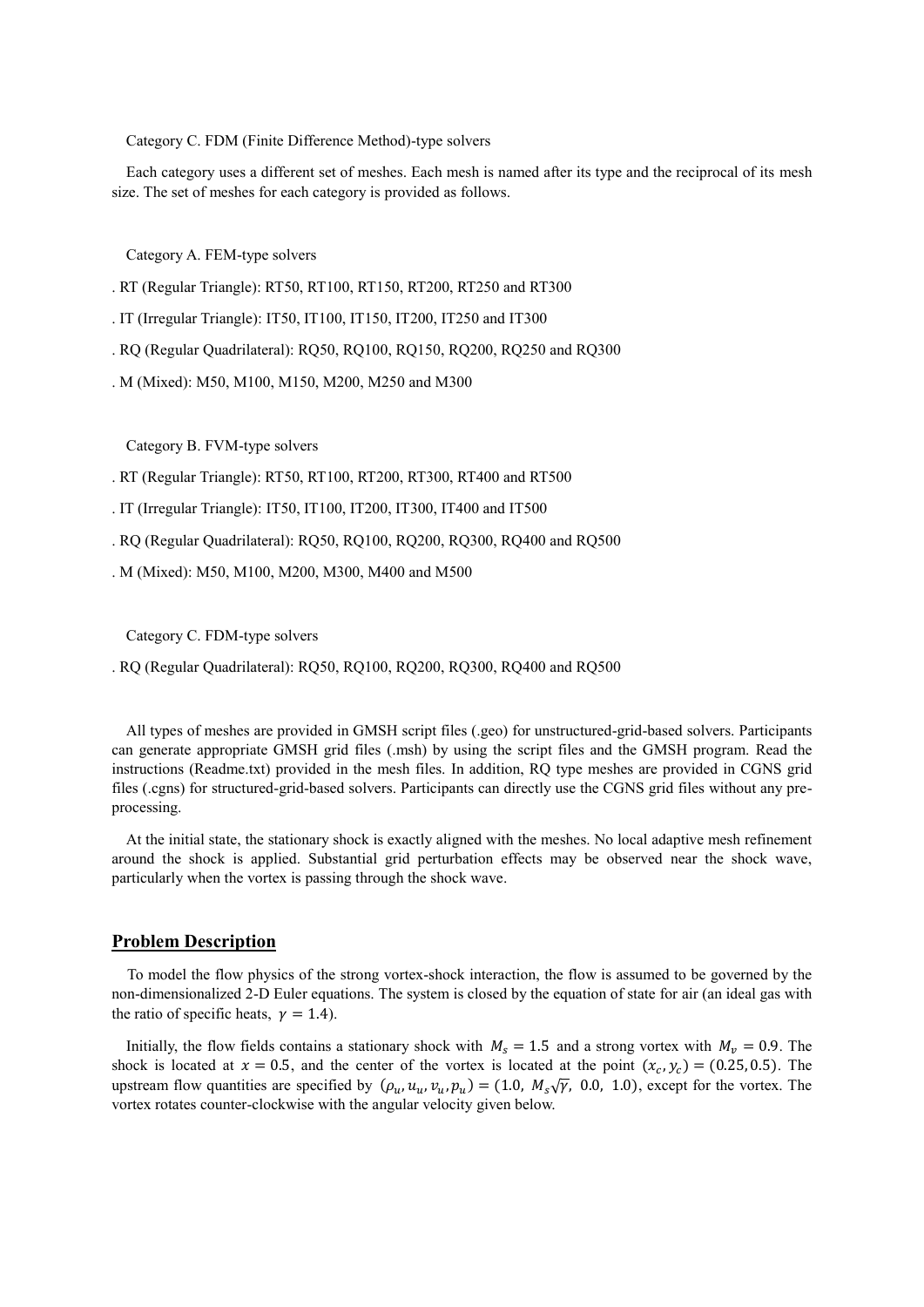$$
v_{\theta} = \begin{cases} v_m \frac{r}{a} & \text{if } r \le a, \\ v_m \frac{a}{a^2 - b^2} \left( r - \frac{b^2}{r} \right) & \text{if } a \le r \le b, \\ 0 & \text{if } r > b. \end{cases}
$$

Here, r is the distance from the vortex core  $(x_c, y_c)$ , and  $(a, b) = (0.075, 0.175)$ .  $v_m$  is the maximum angular velocity, which occurs at  $r = a$ . We take  $M_v = v_m / \sqrt{\gamma}$  as a measure of the vortex strength. The flow quantities of the downstream  $(\rho_d, u_d, v_d, p_d)$  (i.e. on the right side of the stationary shock) are determined from the upstream quantities with the stationary shock condition. Detailed information on the initialization process is given in the appendix.

The left boundary at  $x = 0$  and the right boundary at  $x = 2$  are considered as a supersonic inlet and a subsonic outlet, respectively. The upper and lower sides are treated as wall boundary. The target time for numerical simulation is  $t = 0.7$ . See Fig. 2 for the summary of the problem setup.



**Figure 2. Problem Description**



## **Data Submission**

Figure 3. Selected Lines to Evaluate Computed Solutions ( $t = 0.7$ )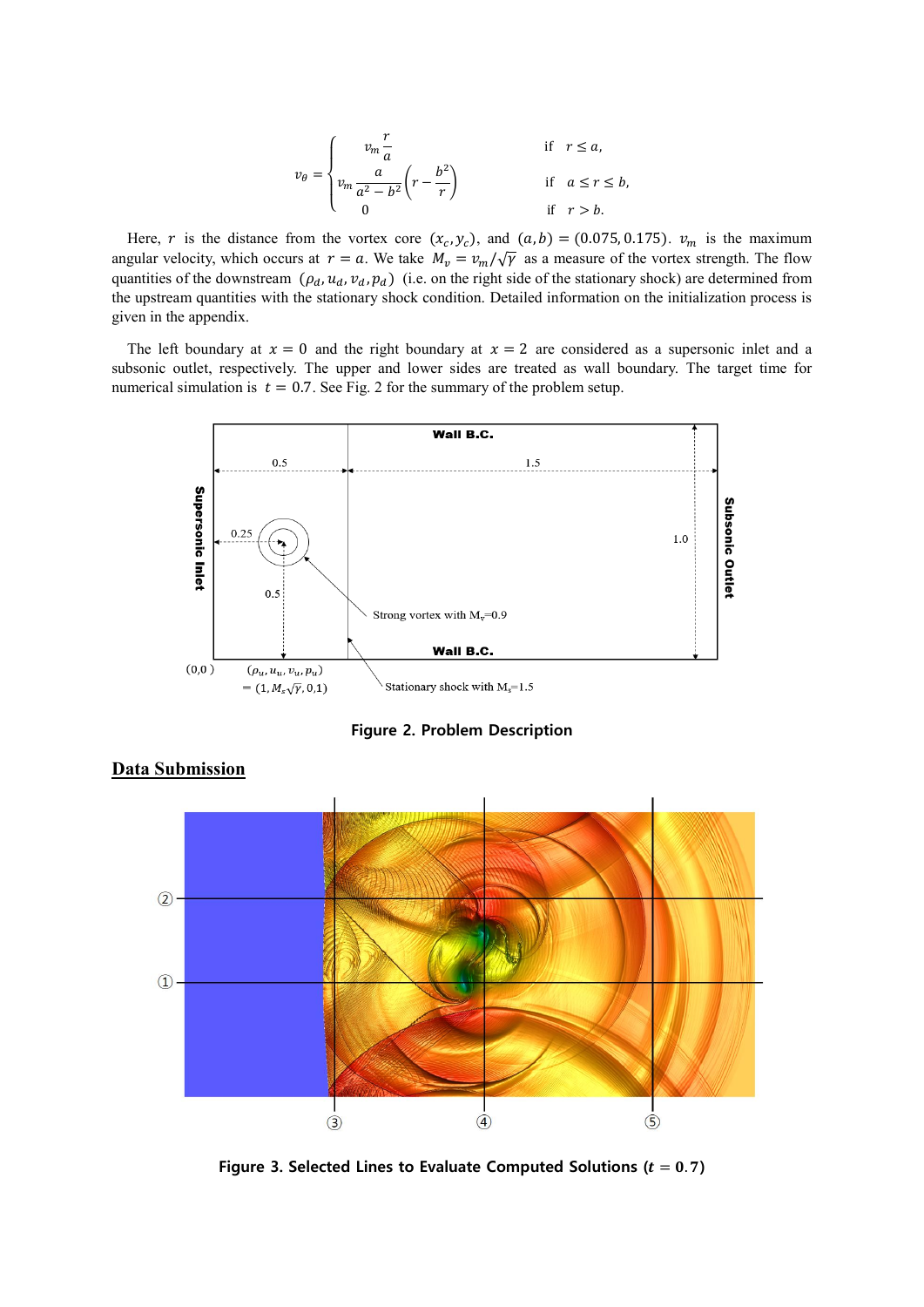This flow is highly unsteady and complex with multiple shocks, which poses severe restriction on conventional order tests. The quality of submitted solutions is thus evaluated by reference solutions obtained on extremely fine meshes.

For some or all of the given mesh types (RT, IT, RQ and M), participants should use all six different grid sizes  $(h = \frac{1}{10})$  $\frac{1}{50}, \frac{1}{10}$  $\frac{1}{100}$ ,  $\frac{1}{15}$  $\frac{1}{150}, \frac{1}{20}$  $\frac{1}{200}$ ,  $\frac{1}{25}$  $\frac{1}{250}, \frac{1}{30}$  $\frac{1}{300}$  for Category A., and  $h = \frac{1}{50}$  $\frac{1}{50}, \frac{1}{10}$  $\frac{1}{100}$ ,  $\frac{1}{20}$  $\frac{1}{200}, \frac{1}{30}$  $\frac{1}{300}, \frac{1}{40}$  $\frac{1}{400}$ ,  $\frac{1}{50}$  $\frac{1}{500}$  for Category B. and C.) and submit their results as follows. Five specific lines are considered as shown in Fig. 3. Specific description for each line is given below. According to the category of each solver, participants should submit both cell-averaged solutions and/or higher-order solutions at equidistant points  $P_i$  along five lines. Higher-order solutions are only for those who use the Category A. solvers.

(1), (2): 
$$
P_i = (x_i, \alpha + \varepsilon)
$$
, where  $x_i = \frac{h}{2} + (i - 1) * h$ ,  $h = \frac{2}{N}$ ,  $i = 1, ..., N$ 

(3), (4), (5): 
$$
P_i = (\beta + \varepsilon, y_i)
$$
, where  $y_i = \frac{h}{2} + (i - 1) * h$ ,  $h = \frac{1}{N}$ ,  $i = 1, ..., N$ 

Here,  $\varepsilon = 0.0001$  to avoid the overlap with cell interfaces.

 $\textcircled{1}: (\alpha, N) = (0.4, 8000), \textcircled{2}: (\alpha, N) = (0.7, 8000),$ 

$$
\textcircled{3}: (\beta, N) = (0.52, 4000), \textcircled{4}: (\beta, N) = (1.05, 4000), \textcircled{5}: (\beta, N) = (1.65, 4000).
$$

. Cell-averaged solutions:  $\Pi_0 \rho_k |_{P_i}$ , where  $P_i \in T_k$  for every methods of Category A., B., and C.

. Higher-order solutions:  $\Pi_m \rho_k |_{P_i}$ , where  $P_i \in T_k$  for  $\mathbb{P}_m$ -approximated methods of Category A.

 $\rho_k$  is the density distribution on the cell  $T_k$ , and  $\Pi_m$  indicates a projection onto a polynomial space of degree m.

Moreover, participants should submit two contour images of the Schlieren variable given as:

$$
Sch = \frac{\ln(1 + ||\nabla \rho||)}{\ln 10}.
$$

The first image should cover the entire domain  $[0, 2] \times [0, 1]$ , and the second image should cover the domain of [0.9, 0.12]x[0.33 0.63] for resolving vortex structures. Both images are 50 equally spaced Schlieren contours in grayscale from 0.05 to 2.4, where the darker colors indicate the higher values. Participants should provide cell-averaged values and/or sub-cell distributions. When submitting contour images, specify (cell-averaged and/or sub-cell) contours and describe detailed plotting procedures.

## **Appendix: Initial Flow Condition**

Implement S1 to S6 step-by-step in order to initialize the computational flow fields.

S1. Calculate the downstream conditions  $(\rho_d, u_d, v_d, p_d)$  by using the condition for the stationary normal shock and the given upstream conditions  $(\rho_u, u_u, v_u, p_u) = (1.0, M_s\sqrt{\gamma}, 0.0, 1.0)$ , as follows.

$$
\frac{\rho_u}{\rho_d} = \frac{u_d}{u_u} = \frac{2 + (\gamma - 1)M_s^2}{(\gamma + 1)M_s^2}, \qquad \frac{p_d}{p_u} = 1 + \frac{2\gamma}{\gamma + 1}(M_s^2 - 1), \qquad v_d = 0.0,
$$

with 
$$
M_s = 1.5
$$
 and  $\gamma = 1.4$